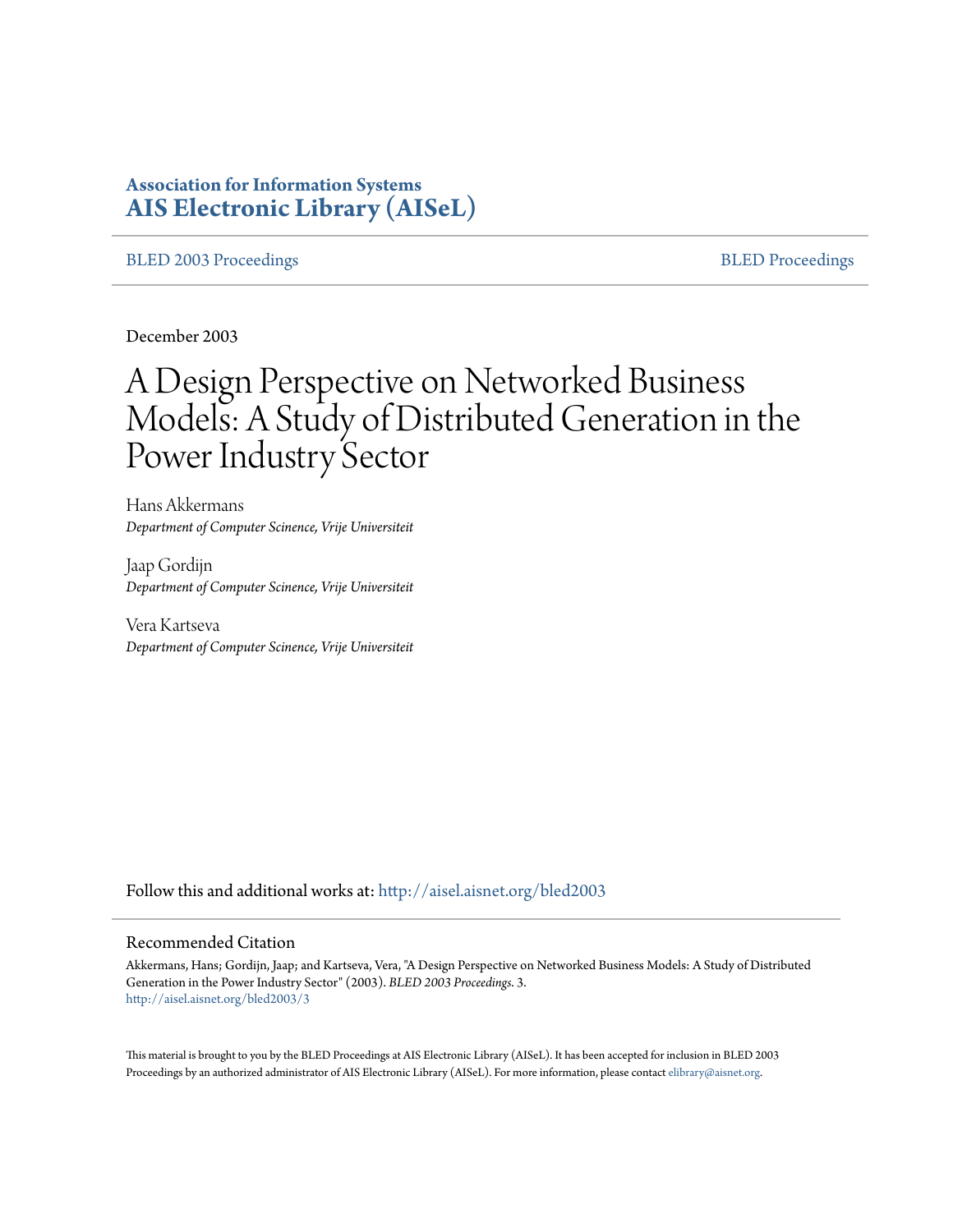### **16th Bled eCommerce Conference**

### **eTransformation**

Bled, Slovenia, June 9 - 11, 2003

## **A Design Perspective on Networked Business Models: A Study of Distributed Generation in the Power Industry Sector**

#### **Vera Kartseva, Jaap Gordijn, Hans Akkermans**

Department of Computer Science, Vrije Universiteit, The Netherlands Kartseva@cs.vu.nl

### **Abstract**

*Value chain deconstruction and reconfiguration into new value constellations is a phenomenon impacting many industry sectors. An important strategic issue therefore is the creation and analysis of new networked business models that cut across a variety of enterprise and market actors. In this paper we take up this issue from a design perspective, and consider the construction of networked business models for the emerging case of distributed power generation in the utility industry. We elucidate the role of regulation here: feasibility of new business models in this industry sector appears to be critically dependent on the nature of future regulations even in a so-called 'deregulated' open competitive market. We discuss how our value network modelling approach provides benefits already in a non-quantitative analysis in that (1) it offers a capability to map out new business ideas graphically in a clear and communicable fashion, (2) it clarifies the position of the individual stakeholders in innovative value constellations, and (3) it gives some qualitative directions where critical points and possible opportunities for new business models are to be expected.* 

*Keywords: e-strategy, value chain reengineering, power industry sector, liberalization and deregulation.* 

### **1. Introduction**

Value chain deconstruction and reconfiguration into new value constellations is a development impacting many industry sectors. An important strategic issue therefore is the creation and analysis of new, networked business models that cut across a variety of enterprise and market actors. In this paper we take up this issue from a design perspective, and consider the construction of networked business models for the emerging case of distributed power generation in the utility industry.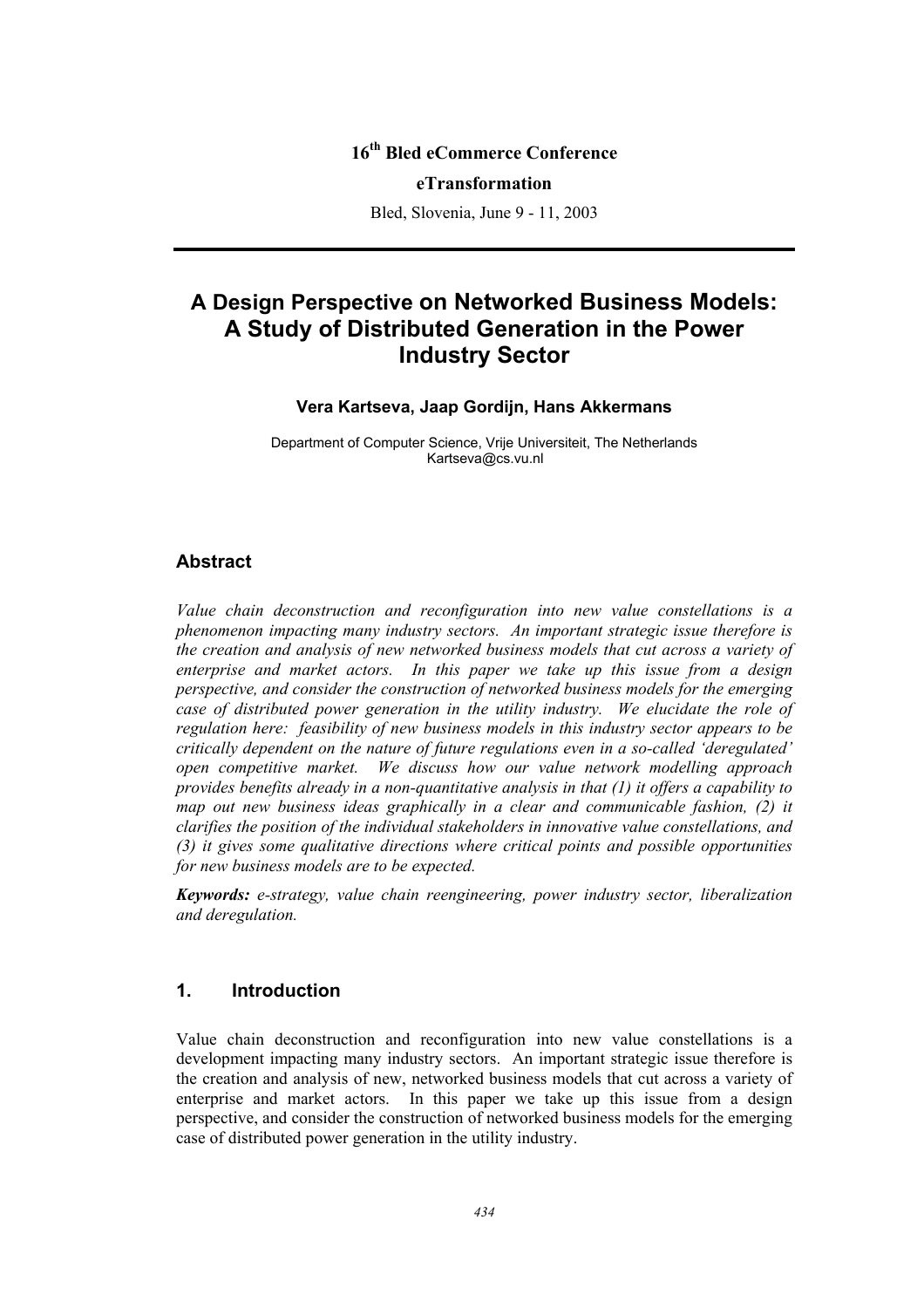Although the electricity sector is not directly e-commerce related, from the design perspective it allows to illustrate the added value of the proposed methodology for analysis of networked business models, which we often see in e-commerce situations. In earlier e-commerce research [7] we have studied the *design* of new business models for other industries, e.g. the digital content industry, and we have developed for this a business modelling approach called  $e^3$ -value [7]. Like the electricity sector, the music industry has been facing dramatic changes in the way of doing business for several years now, as a result of the wide acceptance of the Internet.

The electricity sector in Europe and elsewhere is rapidly changing due to business as well as technology drivers. Traditionally, this sector is characterized by a few producers of electricity exploiting large power plants in a country, a transportation company that operates a high-voltage long-distance electricity transmission network, regional companies exploiting a medium and low voltage distribution grid, and numerous industrial and residential end consumers. A common feature of these enterprises is that they operate(d) as region monopolies.

As a result of government motivated market liberalization and deregulation, the electricity sector is changing substantially. For example, many countries now allow end consumers to freely choose their electricity supplier. An important reason for this is to stimulate competition, thereby hoping to increase the overall efficiency of the electricity industry. Another general policy is to increase the sustainability and reduce the environmental impact of electricity generation, whereby renewable, and often small-scale energy sources (such as solar, wind, hydro-power, bio-mass) are stimulated. This development is known as distributed power generation, and it leads to a more decentralized electrical grid in which many more actors play a role in new value constellations that are still insufficiently understood.

It is important to note that these changes in the electricity industry are in part enabled by advances in ICT. For instance, the new electrical grid calls for new forms of distributed monitoring and control that exploit the current advances in communication technologies, large-scale information management, and opportunities for embedded distributed intelligence that are now available. Moreover, electronic markets are now used to trade energy and negotiate electricity prices between many electricity producers. So, information technology plays a definite enabling role in the transition from a regional monopolistic industry sector to an international market with many different large and small players.

In sum, deregulation, new ways of generating electricity, and information technology changes the way of doing business in the electricity sector. New players emerge (e.g. wholesalers of electricity) as well as new services (real-time pricing, home services, building management, IP over the electricity grid, demand-side management). A key question for players in the electricity sector is to find corresponding new, competitive business models. Actually, competition is quite new to electricity companies, since they were used to a monopolistic market.

This paper introduces the  $e^3$ -value approach [7] in the context of the electricity sector to develop new networked, collaborative ways of doing business. Key to this approach is that it takes a *design* perspective on business development. This implies that we develop a business model, represent it graphically in an unambiguous way, so that all stakeholders involved have a common understanding of the model, and that we evaluate the model, e.g. with respect to potential profitability. In this connection it should be mentioned that although the  $e^3$ -value methodology itself considers several viewpoints to be investigated, in this paper we only capture the *business value viewpoint* of the business idea, meaning modelling of who is doing business with whom, but not, for example, how the business is done (for more details see [6], [7]).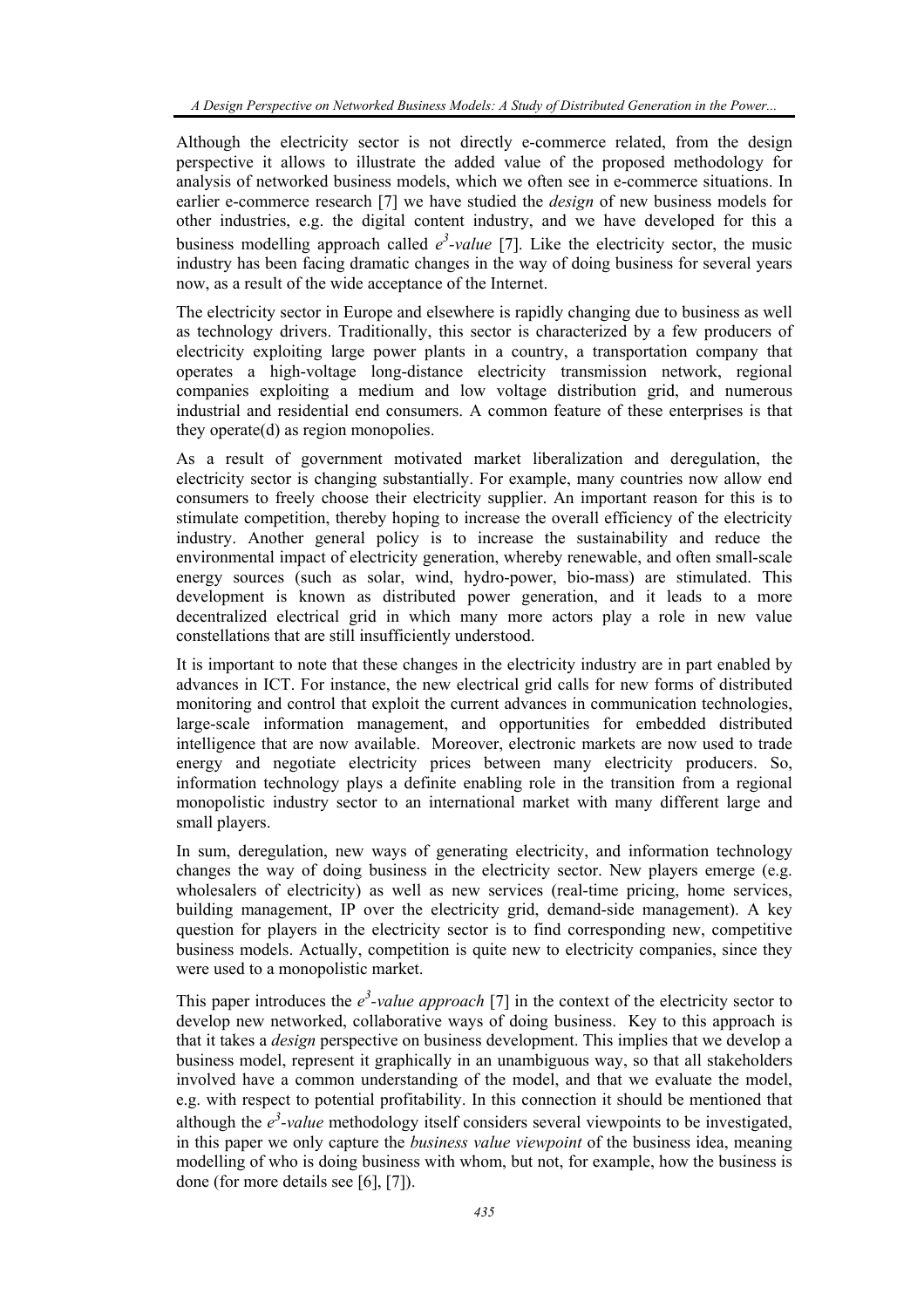The paper is structured as follows. Section 2 gives a brief overview of this  $e^3$ -value methodology. Then, section 3 discusses networked business models for the electricity sector, given on-going deregulation, use of environment-friendly energy sources, and the expected substantial increase and variety of the players in the electricity market. We will present how the  $e^3$ -value methodology contributes to finding and explaining these new business models, summarized in the concluding Section 4.

## **2. The e3 -value Methodology**

The  $e^3$ -value methodology provides modelling concepts for showing which parties exchange things of *economic* value with whom, *and* expect *what* in return. These concepts are based on recent economics and business science literature on e-business [13], [8], [12] combined with a formal ontology of systems theory [1]. The conceptualisation of an e-business idea can be graphically represented (see for example Fig. 1) in a rigorous and structured way. For diagramming purposes, the reader can download a VISIO tool stencil from our website at http: //www.cs.vu.nl/~gordijn/research.htm. What follows is a summary of the most important concepts.



*Figure 1: A shopper obtains a good from a store and offers money in return. So do the other actors. The scenario path shows that in reaction to a start stimulus (a consumer need), the store needs to buy a good also, and so does the wholesaler.* 

**Actor.** An actor is perceived by its environment as an independent economic (and often also legal) entity. An actor makes a profit or increases its utility. In a sound, sustainable, e-business model *each* actor should be capable of making a profit.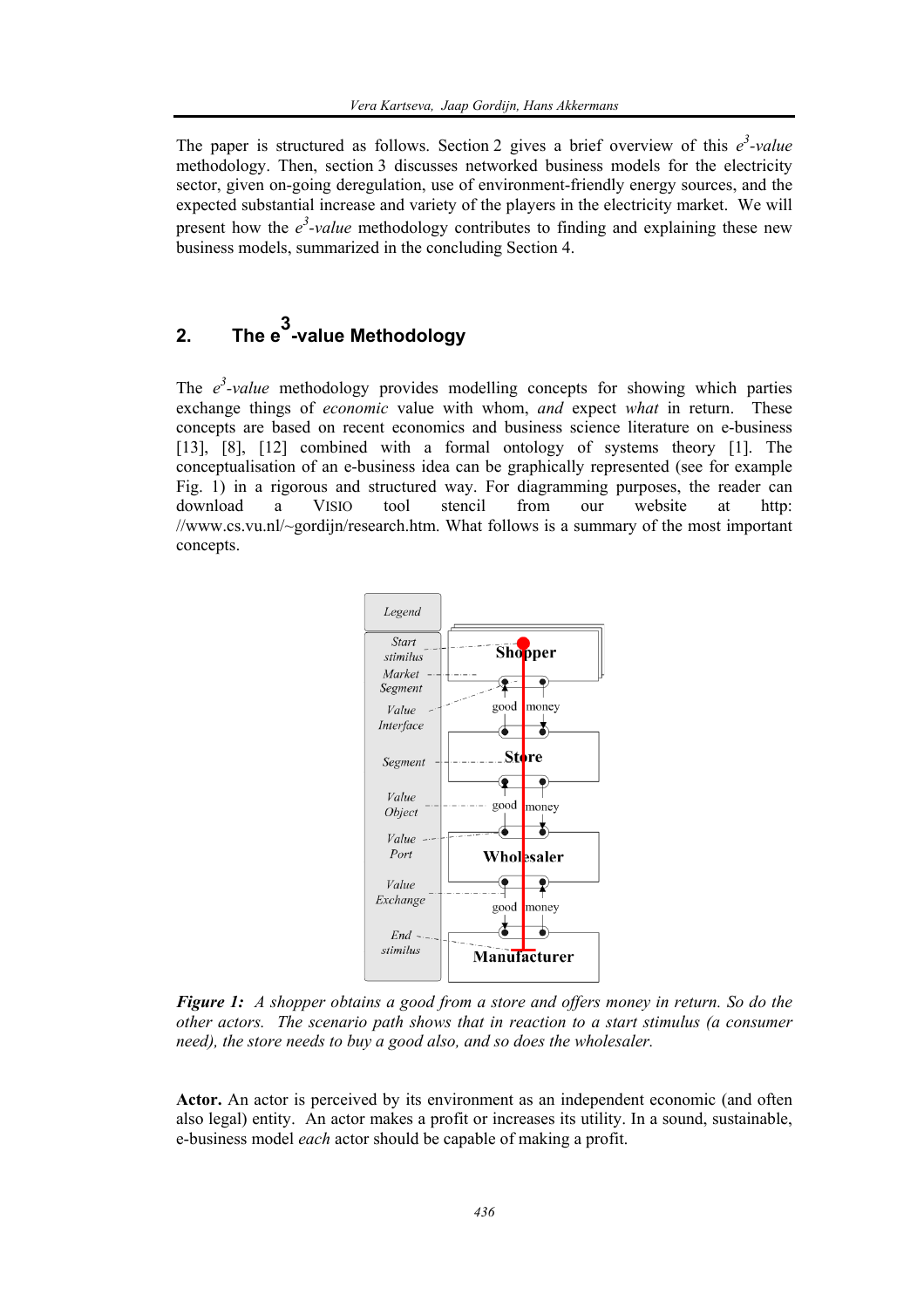**Value Object.** Actors exchange value objects, which are services, products, money, or even consumer experiences. The important point here is that a value object is *of value* for one or more actors.

**Value Port.** An actor uses a value port to show to its environment that it wants to provide or request value objects. The concept of port enables us to abstract away from the internal business processes, and to focus only on how external actors and other components of the e-business model can be 'plugged in'.

**Value Offering.** A value offering models what an actor offers to or requests from his/her environment. The closely related concept *value interface* (see below) models an offering to the actor's environment *and* the reciprocal incoming offering, while the value offering models a set of equally directed value ports exchanging value ports. It is used to model e.g. bundling: the situation that some objects are only of value in combination for an actor.

**Value Interface.** Actors have one or more value interfaces, grouping individual value offerings. A value interface shows the value object an actor is willing to exchange *in return for* another value object via its ports. The exchange of value objects is atomic at the level of the value interface.

**Value Exchange.** A value exchange is used to connect two value ports with each other. It represents one or more *potential* trades of value objects between value ports.

**Market segment.** A market segment is a concept that breaks a market (consisting of actors) into segments that share common properties [9]. Accordingly, our concept *market segment* shows a set of actors that for one or more of their value interfaces, value objects equally from an economic perspective.

The concepts above allow us to model who wants to do business with whom, but can not represent *all* value exchanges needed to satisfy a particular end-consumer need. It occurs often that, to satisfy an end consumer need, several other actors have to exchange objects of value with each other. As an example think of a store that exchanges economic values with an end consumer: as a result, the store must also exchange values with a wholesaler. It is our experience that showing all such value exchanges to satisfy an end consumer need contributes largely to a common understanding of an e-business idea. To that purpose we use an existing scenario technique called Use Case Maps (UCMs) [2]). UCMs show, which value exchanges, should occur as a result of a consumer need (which we call a start stimulus), or as a result of other value exchanges. Below, the main UCM modeling constructs are briefly discussed.

**Scenario path.** A scenario path consists of one or more segments, related by connection elements and start and stop stimuli. A path indicates via *which* value interfaces objects of value must be exchanged, as a result of a start stimulus, *or* as result of exchanges via *other* value interfaces.

**Stimulus.** A scenario path starts with a **start stimulus**, which represents a consumer need. The last segment(s) of a scenario path is connected to a **stop stimulus**. A stop stimulus indicates that the scenario path ends.

**Segment.** A scenario path has one or more segments. Segments are used to relate value interfaces with each other (e.g. via connection elements) to show that an exchange on one value interface causes an exchange on another value interface.

**Connection.** Connections are used to relate individual segments. An **AND fork** splits a scenario path into two or more sub paths, while the **AND join** collapses sub paths into a single path. An **OR fork** models a continuation of the scenario path into one direction that is to be chosen from a number of alternatives. The **OR join** merges two or more paths into one path. Finally, the **direct** connection interconnects two individual segments.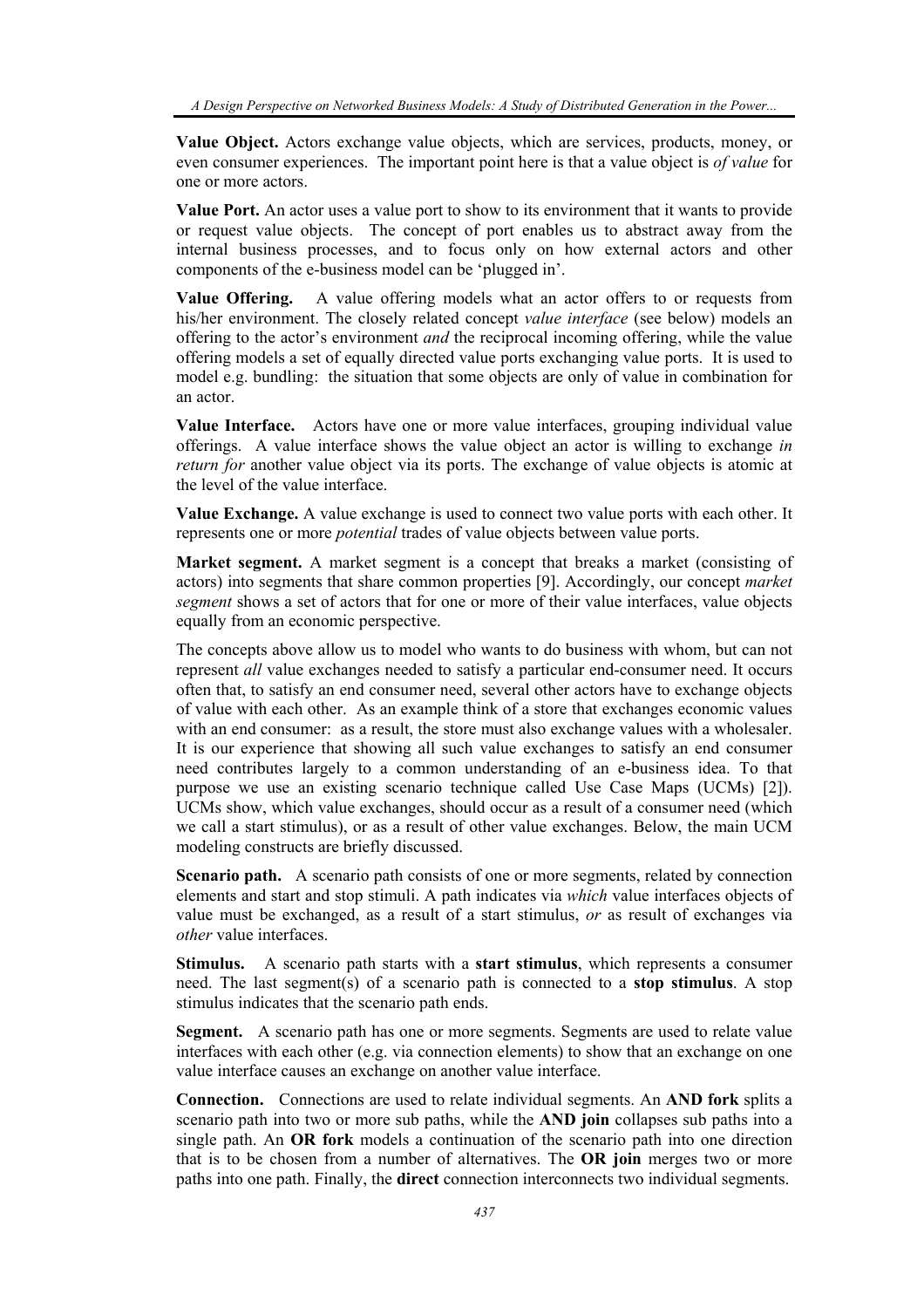### **3. New Networked Business Models for the Electricity Sector**

### *3.1 Trends in the Electricity Sector*

Traditionally, the generation segment of the electricity sector was a monopoly, where large power plants delivered lower average production costs and, therefore, had an efficiency advantage over small-scale generation units. Currently, the electricity sector in many countries faces considerable changes. In the European Union a white paper published in 1995, providing guidelines for the electricity sector policies of Member States, considers the reorganization of the whole energy sector (see EU, 1995). The motivations of the reorganization are to increase efficiency of the entire electricity industry and reduce environmental effects of generation. As a result, the once monopolistic market occupied by big utilities is becoming a more horizontally integrated electricity sector (see [5], [3]]), where renewable, and often small-scale energy sources (such as solar, wind, hydro-power, bio-mass) are stimulated - the development is known as distributed power generation (see [10], [11]).

Industry re-regulation and new technological possibilities such as distributed generation require the electricity industry to develop new business models. In other words, the power electricity industry has to re-invent itself, just as for example the music industry is doing right now. In this paper, we will demonstrate how our *design*-oriented approach can be used to explore various new business models for the energy sector, using technological advances in distributed generation technology, and taking into account government motivated re-regulation. We also use our  $e^{3}$ -value methodology to analyse and evaluate these models.

### *3.2 Players in the Electricity Sector*

The electricity sector performs several activities, namely: generation, transmission, distribution, supply, and coordination of sales. The deregulation of the electricity sector removes price regulation from the generation and supply levels only, allowing the price to be formed by competition. In order to make the generation segment self-regulating, the generation is obliged to be unbundled from the distribution and transmission levels, thus making the generation, distribution and transmission into activities performed by separate actors (although in some countries transmission and distribution are managed by one company). The electricity supply from a commercial perspective (actually selling electricity to end-consumers) also becomes the separate activity and is performed by a supplier. The transmission, distribution, and coordination of sales remain regulated activities in order to ensure safe market functioning. The deregulation, actors and activities described above, are elicited by interviewing two main electricity companies in Spain and Norway [5], and valid for most of the EU countries.

In sum, deregulation reforms change the number of participants in the sector, consequently enabling new generators and new suppliers to enter the market. These generators potentially can be smaller in scale and can be distributed over a geographical region. As a consequence, new business models are possible, of which we design and discuss three possibilities in the next sections: (1) renewable, distributed generation of energy, but in a highly regulated world, (2) generation of energy, but in a deregulated world, and (3) distributed generation of energy to solve shortage in distribution capacity.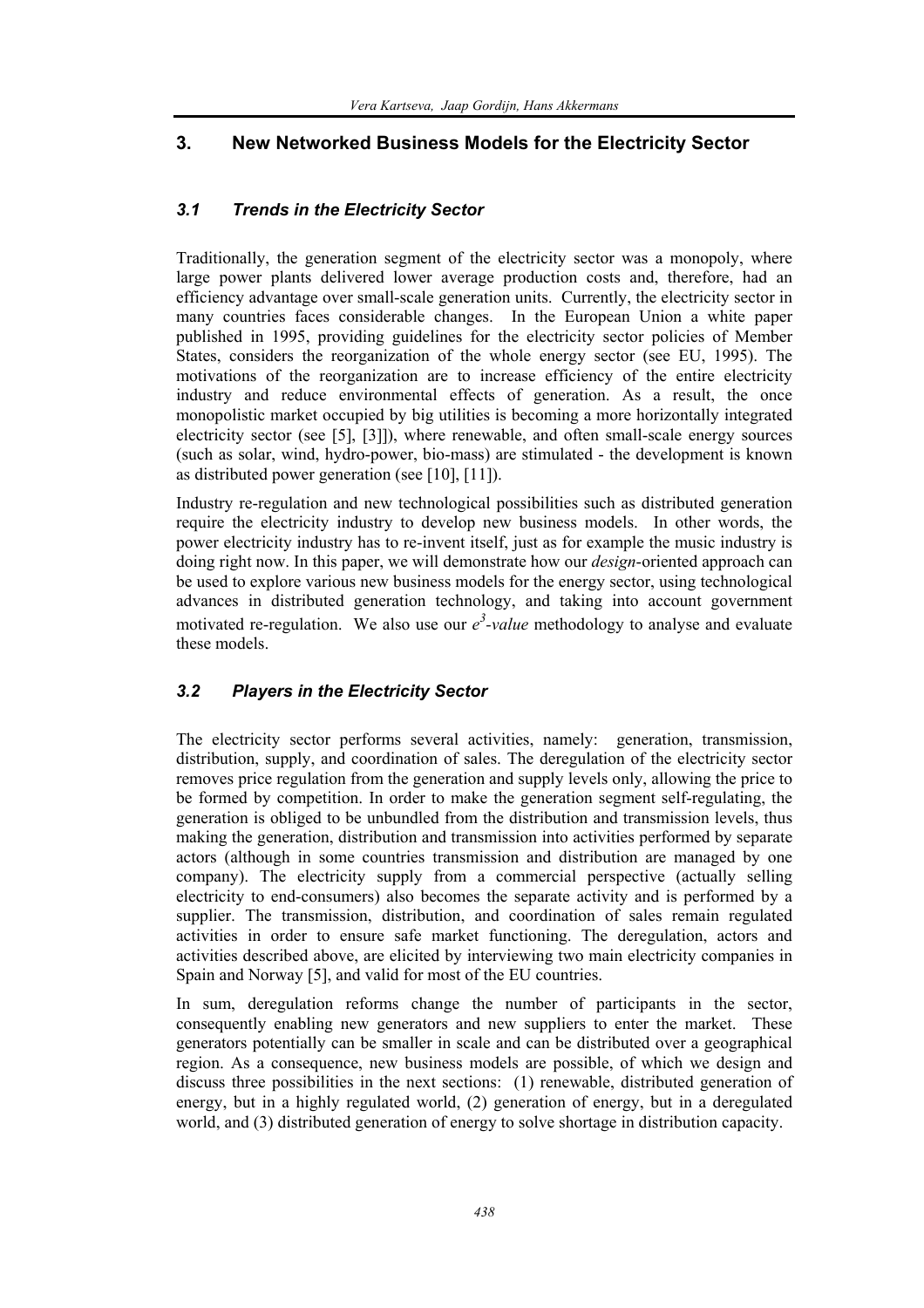### *3.3 Business Model: Renewable Energy in a Highly Regulated World*

In this section, we apply the  $e^3$ -value business modelling methodology to illustrate how distributed generation of renewable energy changes the business model of the electricity sector. Of particular interest is the scheme to support renewable energy producers taking place in Spain.



*Figure 2: In this scenario the distribution company is forced to buy all the electricity generated by renewable producers, resulting in a situation where the amount of electricity generated is always equal to the amount of electricity sold. Moreover, the price of electricity bought from the renewable producer is also fixed.* 

The model (see Fig. 2) represents generation of electricity by a renewable generator, which is installed into the distribution grid. We follow the scenario path to explain the business model.

The final customer is any legal or natural person buying electricity for its own use. The scenario starts when a final customer wants to purchase electricity in return for a fee.

The distribution company performs the transportation of electricity on medium-voltage and low-voltage distribution systems, and the physical delivery of electricity to the customers. In addition to that, the distribution company performs sale and procurement functions. The distribution company delivers electricity to the final customer, and it directly receives the electricity retail fee in return (see Fig. 2, annotation (a)).

Following the scenario path, we can see that the path splits into two sub-paths (see Fig. 2, annotation (b)). The left sub-path presents that energy must be obtained, either from a renewable producer (Fig. 2, annotation (c)), or from a traditional producer (exploiting non-renewable energy, (Fig. 2, annotation (d)). The right sub-path shows that for *all* energy exchanged between customer and the distribution company, a Renewable Energy Source (RES) tax has to be paid to the market operator (Fig. 2, annotation (e)). The market operator is in charge of managing the wholesale energy market including coordination of sales. He builds a fund that can be used to pay producers of renewable energy a premium for generating such energy. If we assume that the distribution company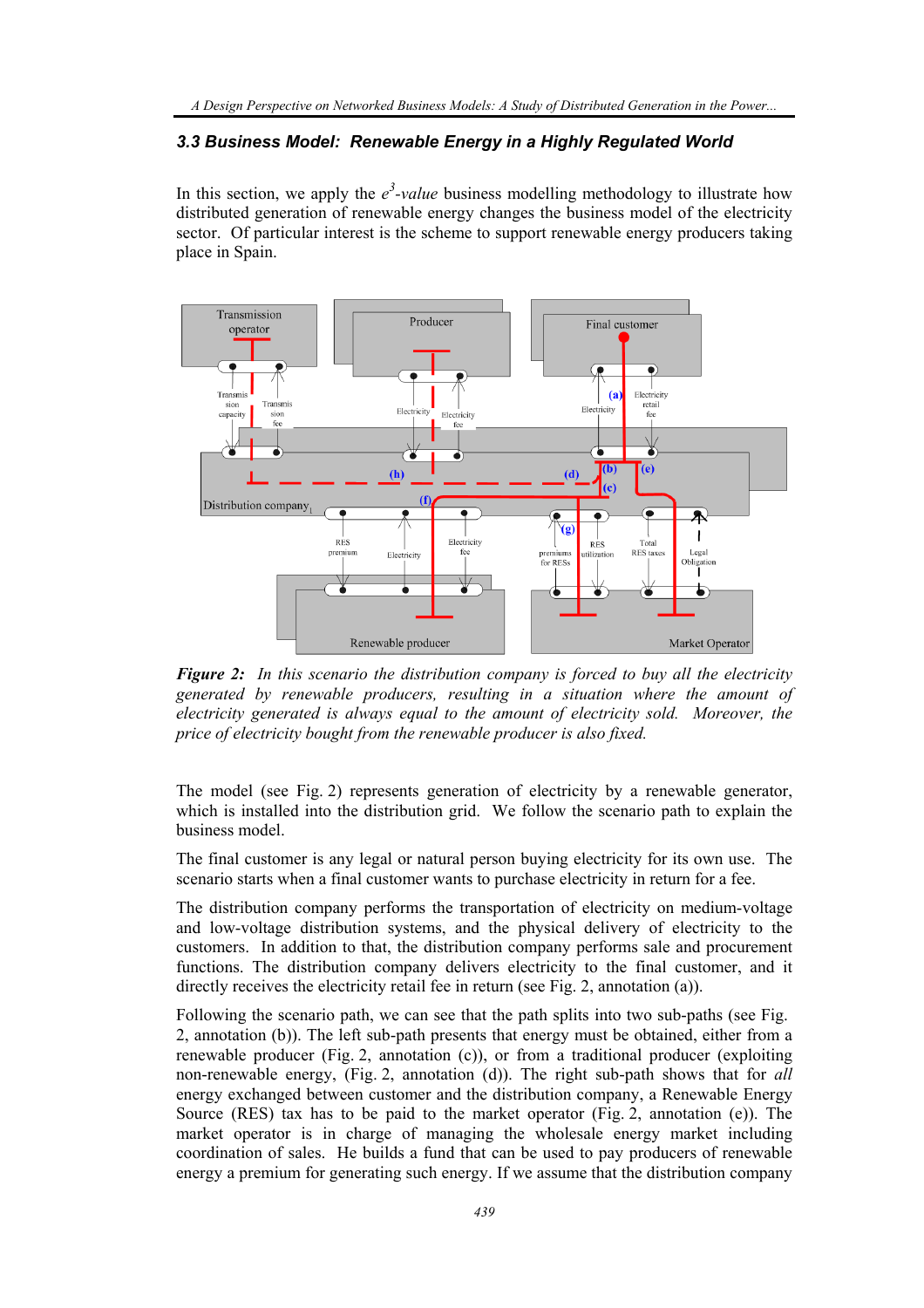decides to obtain renewable energy, the scenario continues in the direction of annotation (c), and again splits into two sub-paths. The leftmost sub-path, (Fig. 2, annotation (f)) models that renewable energy is bought, and the renewable energy producer receives a fee and premium for the energy. The distribution company obtains the premium fee to be paid from the market operator, as can be seen from the sub-path annotated (g). In sum, Fig. 2 clearly shows that *all* energy funds renewable energy, so that the in principal more expensive renewable energy can be offered for the same price as traditional energy. It is important to stress that the energy company in this specific case was not able to articulate and explain this business model without our graphical technique, let alone to reason about the model.

From Fig. 2, it can also be seen that a renewable producer does not require access to the energy transportation network (a long-distance high-voltage network), whereas traditional producers do. In our case, renewable producers operate small-scale generators, which are plugged into the distribution network (a short distance medium voltage network) directly, and do not need a long distance electricity transportation network. Consequently, for renewable generators no transportation services (for which a fee is to be paid) need to be obtained from a transmission operator. This is also shown by the scenario path (Fig. 2, annotation  $(g)$ ), which clearly shows that in the case of traditional energy both electricity *and* transmission capacity needs to be obtained. This makes renewable energy more attractive for the distribution company since the company does not have to assume transmission fees.

The distribution company is *forced* by law to first exhaust all renewable energy connected to its distribution grid, and, once exhausted, it is allowed to buy other types of energy from regular producers. This is suggested by dashed lines, implying that first all scenario paths with solid lines should be executed.

The renewable producer's profitability is strongly dependent on regulation, which establishes the RES tax for final customers and forces the distribution company to accept DG. If the RES premium is withdrawn, the distribution company will no longer pay premiums for renewables and the cost of "green" electricity will be equal to the cost of the electricity produced by the ordinary generator minus transportation fees. This will harm the business of the renewable producer, because its initial investments are usually high. Although this finding is consistent with that in many literature sources, our model provides a clear graphical picture of the situation.

### *3.4 Business Model: Energy in a Deregulated World*

The model presented in Fig. 2 neglects the introduction of a resale role in many European countries. The reseller will supply energy to final customers, and in turn buys energy from others. To understand this situation, we built the model shown in Fig. 3. It shows a wholesale electricity market managed by the market operator (MO), where producers sell electricity via a pool to suppliers of electricity. This model does not show elements of distributed generation yet.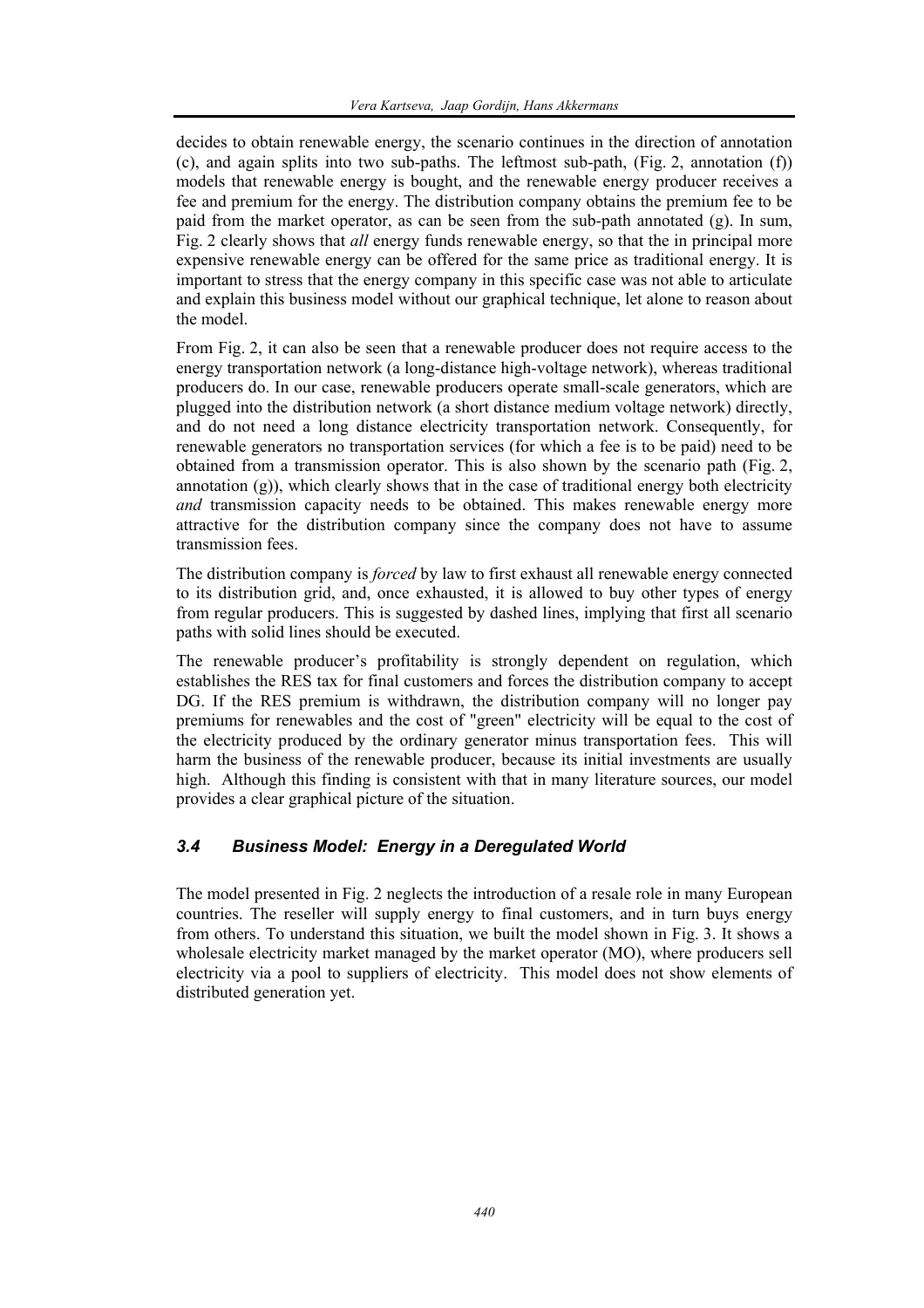

*Figure 3: The model of the deregulated market. The electricity is sold via the pool, organized by the market operator. Final customers have a possibility to choose a supplier. Note that the model shows only the exchange of economic valuable objects between actors, and* not *the physical flow of electricity. Physically, the producer is placed into the transmission grid, represented by TSO.* 

The model shows deregulation by introducing supplier actors. Final customers can choose an electricity supplier, whereas the business model explained in Sec. 3.3 contains no choice for a specific supplier. An important consequence of deregulation is that the party who normally would distribute the electricity to the final customer (the distribution company in Fig. 2), does not *sell* the electricity anymore to the final customer, but rather provides a physical distribution service only (see the distribution system operator in Fig. 3). Selling is now done by a supplier, whose main role is to buy electricity as cheaply as possible and to sell that energy to final customers.

The business model in Fig. 3 makes no exceptions for renewable energy. Producers are treated equally. Since renewable producers are not able to compete on costs with the big power plants, (because usually the technology requires significant investments, and even high maintenance costs), alternative business models for renewables must be explored. One such a business model we introduce in the next section.

### *3.5 Business Model: Distributed Generation To Solve Shortage In Distribution Capacity*

It is difficult to say when DG will become economically attractive. As a number of works state, see [10], [5], DG may be economically attractive as a replacement for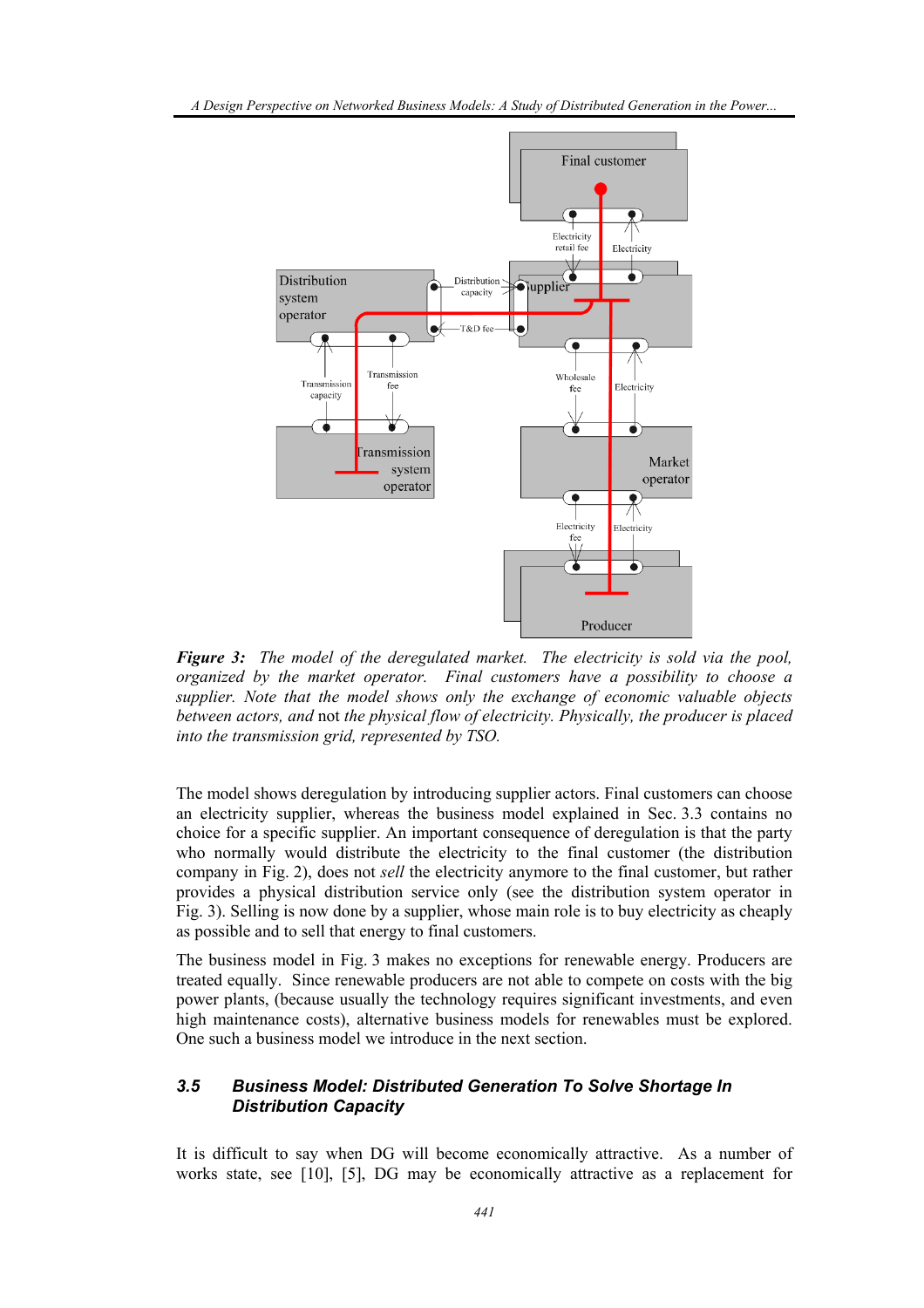centralized power plants only in scenarios with system constraints, such as lack in the capacity in the distribution network. In such a case, there are insufficient means to transport electricity from the long distance transportation network to final customers via a short distance distribution network.

The idea of the business model presented in Fig. 4 is to delay a necessary distribution grid upgrade by installing a renewable generator, which delivers electricity directly to final customers. If the physical location of the generator is strategically chosen (in practice close to a substantial amount of consumers), parts of the distribution grid can be avoided for transportation of electricity, and consequently an upgrade of this grid can be postponed.

By following the scenario path, we can see how this idea works. The scenario starts with a final customer who wants to obtain electricity in return for a fee, and continues into alternative directions. First, if there is *sufficient* distribution grid capacity, the scenario path goes as presented in Fig. 4(a). Electricity is obtained from a market operator, who in turn obtains electricity from a producer. Additionally, the supplier buys distribution capacity from an operator and pays a fee for this. In this model, we assume this producer is a not-renewable electricity producer because the scenario path stops at the producer. There are variations on this model possible, but this is matter of design. To highlight such design choices is one of the goals of using our  $e^3$ -value description technique.

Second, if there is *insufficient* grid capacity, the scenario path is as stated in Fig. 4(b). The supplier buys distribution capacity from an operator, but now the operator is not capable of delivering this capacity. There is, however, a renewable energy producer whose site is physically located near the final customers who need the electricity. This producer can deliver the electricity by using only a portion of the distribution grid. Moreover, we assume that this specific portion has no capacity problems. This situation is modelled by stating that the renewable producer delivers to the distribution operator virtual grid capacity (or the avoidance of a need for grid capacity). At the same time, the regular electricity producer cannot deliver its electricity anymore (at least the part that now will be provided by the renewable electricity producer). In this specific model the producer agrees not to generate the electricity, but to buy electricity from the renewable producer: he buys the DG electricity and pays the DG electricity fee in return. There are other solutions for this, but again this is a matter of business design choices, which we want to represent and reason about.

There are several conditions key to the success of this scenario. First, the producer has to agree to buy electricity from the renewable producer in case of distribution grid capacity problems. If the producer agrees, all the amount of the DG electricity has to be traded. If not, then the surplus of renewable electricity (which is not needed for solving distribution capacity problems) will flow into the transportation (long distance) grid. This requires some agreement to be arranged between the distribution system operator and each producer about the guarantee that the renewable electricity will be sold. Furthermore, if the electricity fee is lower than a renewable electricity fee, the producer trades at a loss and its losses have to be recovered. Finally, only sustainable technology can be deployed in this scenario. For example, wind turbine systems, which "rely upon the variable and somewhat unpredictable wind", are unsustainable for continuous power needs (see [4]), and therefore, they cannot be exploited in geographical regions with a too low probability of wind.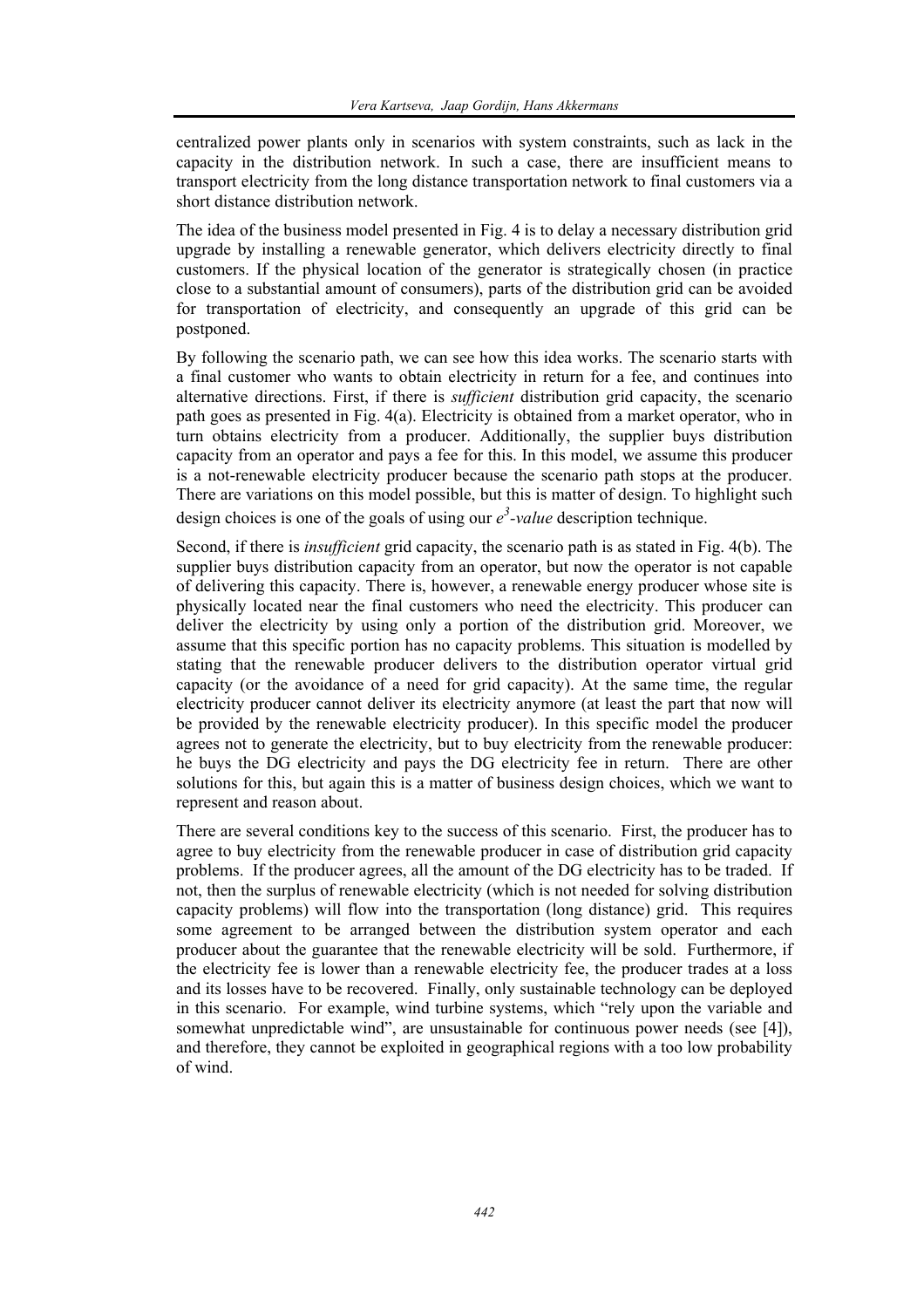

*Figure 4: (a) The situation without distribution grid capacity problems; (b) The situation with distribution grid capacity problems.* 

### **4. Conclusions and Discussion**

Initially the  $e^3$ -value business modelling methodology was utilized for exploring innovative e-commerce ideas, and it revealed itself as a useful and effective approach to analyses e-commerce applications [6], [7]. In this work it has been proposed to use the economic value part of the e-business modelling methodology for exploration of the electricity sector, which is facing considerable changes. This study, of course, cannot be viewed nor is presented as conclusive. Further study has to be done to evaluate the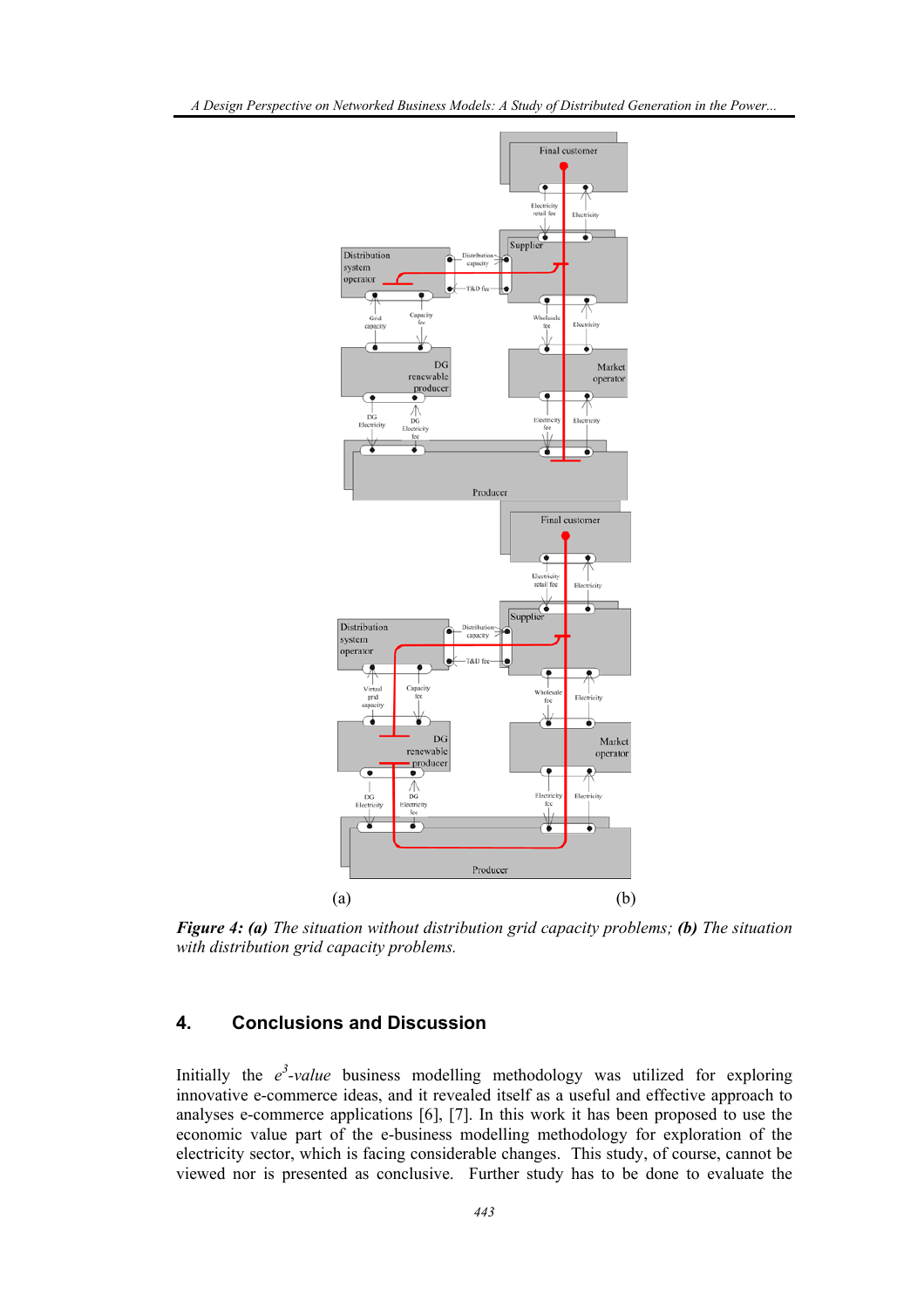applicability of the methodology for exploring business cases of this kind. However, some interesting conclusions on the creation of networked business models are possible.

One of the strong points of the  $e^3$ -value methodology lies, firstly, in the enabling the common understanding of the business case by stakeholders. The common understanding of the business case is crucial for the electricity sector, especially when the stakeholders are the representatives of different countries: as it came out from a series of international meetings, different regulation, languages and problems result in complete misunderstanding between people. The  $e^3$ -value methodology provides a structured approach to enhance the common understanding between people, and business and consultancy experience has shown that this is difficult to achieve in a purely informal verbal way.

The models presented in the paper were based on a document analysis and a number of interviews with the business department of one of the biggest Spanish utilities. After interviewing domain experts, we independently developed the business models, and made conclusions about feasibility of business scenarios. As a result, our findings corroborate other electricity market studies (see [10], [11]).

From our models several conclusions can be drawn. Concerning the business case for renewable generation in Spain we can say that:

- Renewable producer's profitability is strongly dependent on regulation;
- Renewables are sponsored by taxes, paid by all customers, including those who consume non-renewable energy.

Concerning the business case for distributed generation we can conclude that:

- Distributed generation is dependent on regulation;
- Distributed generation solutions as a substitute of the big utility business seems to be feasible only when
	- (a) Some network limitations are present, e.g. grid capacity problems;
	- (b) Renewable energy production is sustainable given the physical and environmental conditions of each case.

These conclusions follow from a qualitative analysis, by constructing and analysing the graphical models only. Of interest from a general policy point of view is the conclusion that the feasibility of new business models in this industry sector critically depends on the nature of future regulations even in a so-called 'deregulated' open competitive market.

Thus, our value network modelling approach provides benefits already in that (1) it offers a capability to map out new business ideas graphically in a clear and communicable fashion, (2) it clarifies the position of the individual stakeholders in innovative value constellations, and (3) it gives some qualitative directions where critical points and possible opportunities for new business models are to be expected. The next step will be to carry out a thorough profitability analysis in a quantitative way, which is also part of the  $e^3$ -value methodology.

**Acknowledgement**. This work has been supported in part by the European Commission through the BUSMOD project in the EESD Program, Project No. NNE5-2001-00256, with partners Iberdrola (Spain), Labein (Spain), UMIST (UK), ECN (Netherlands), EnerSearch (Sweden), SINTEF (Norway), and the Free University Amsterdam. We thank our partners for the case and industry background materials made available for this study, particularly Ignacio Garcia Bosch of Iberdrola and Inaki Laresgoiti of LABEIN.